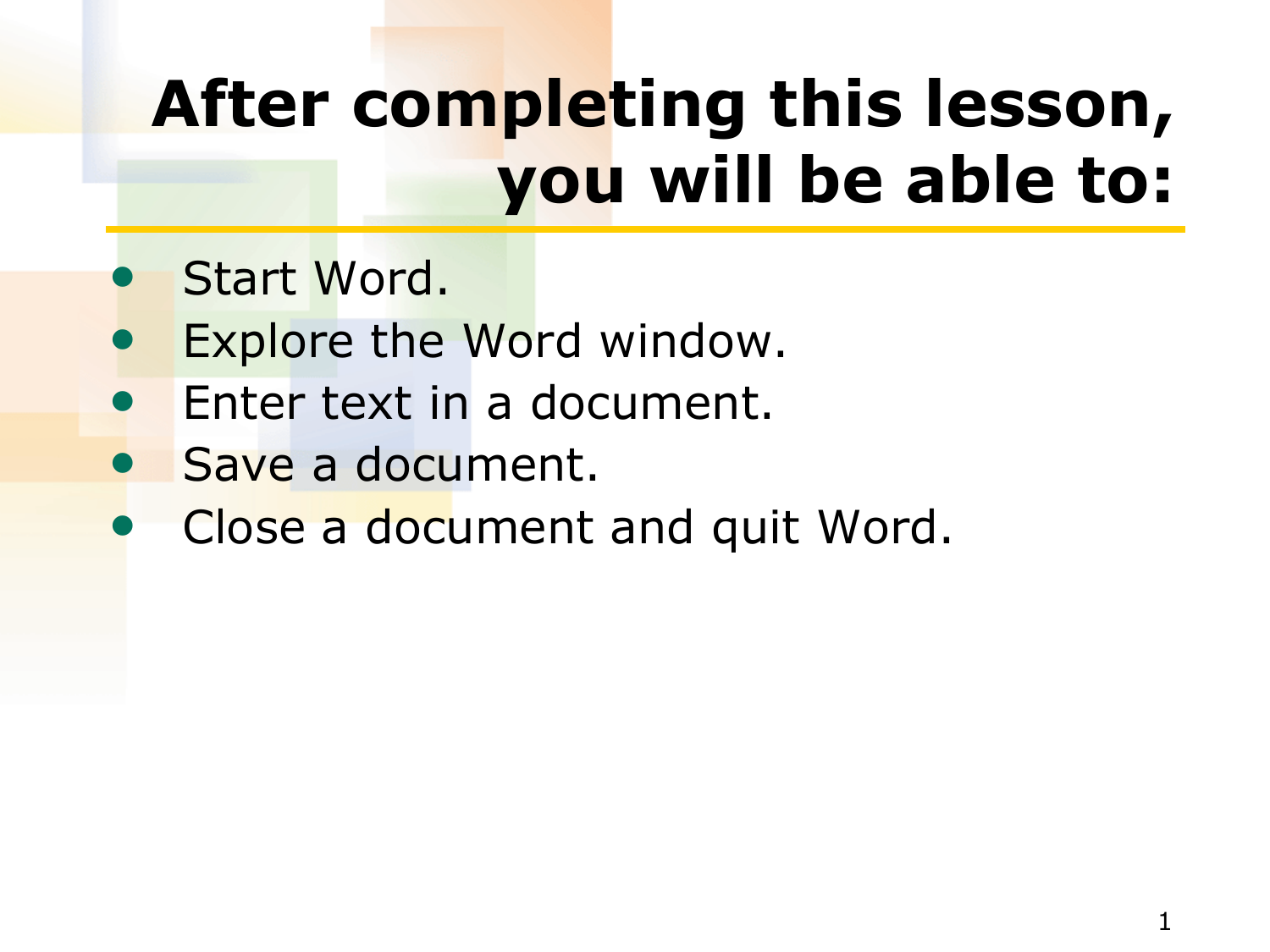# **Starting Word**

#### **To start Microsoft Word Version 2002**

- 1. Click the Start button on the Windows taskbar.
- 2. On the Start menu, point to All Programs (or Programs).
- 3. On the Programs submenu, click Microsoft Word.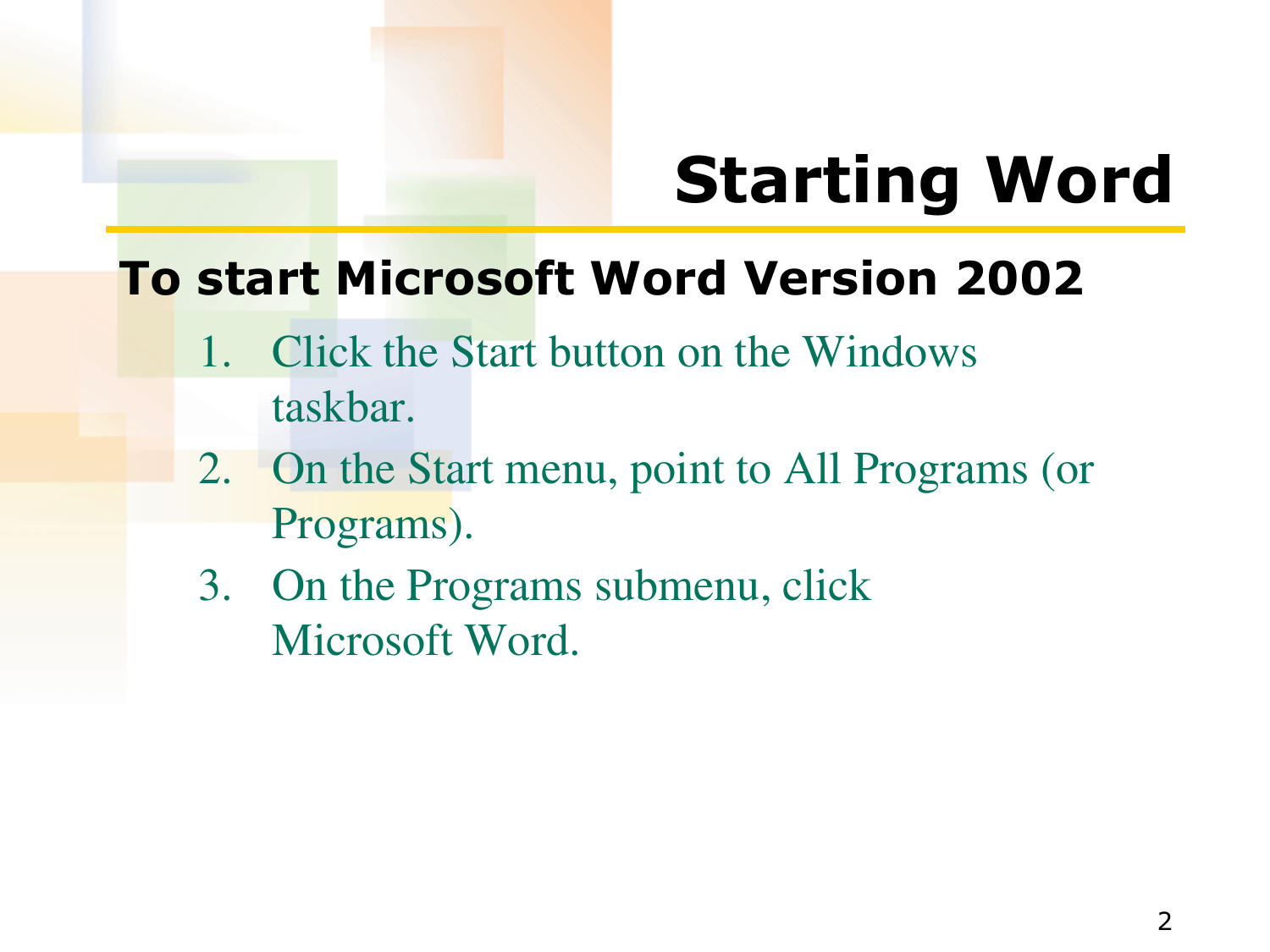### **Exploring the Word Window**

### **To display a ScreenTip**

Position the mouse pointer over a button or a screen element for a few seconds.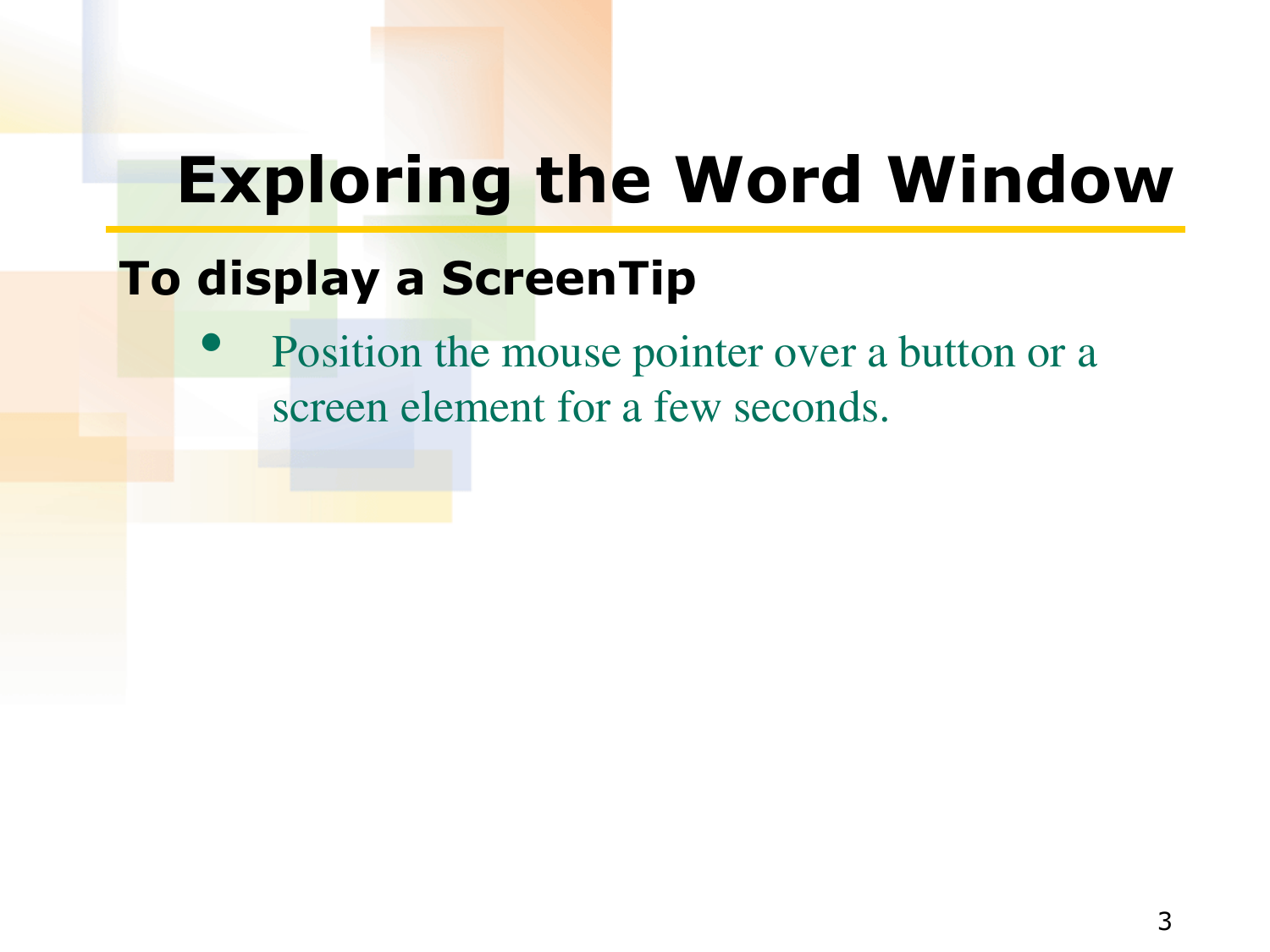### **Entering Text**

#### **To enter text**

- 1. Click to position the insertion point where you want to insert text.
- 2. Type the text.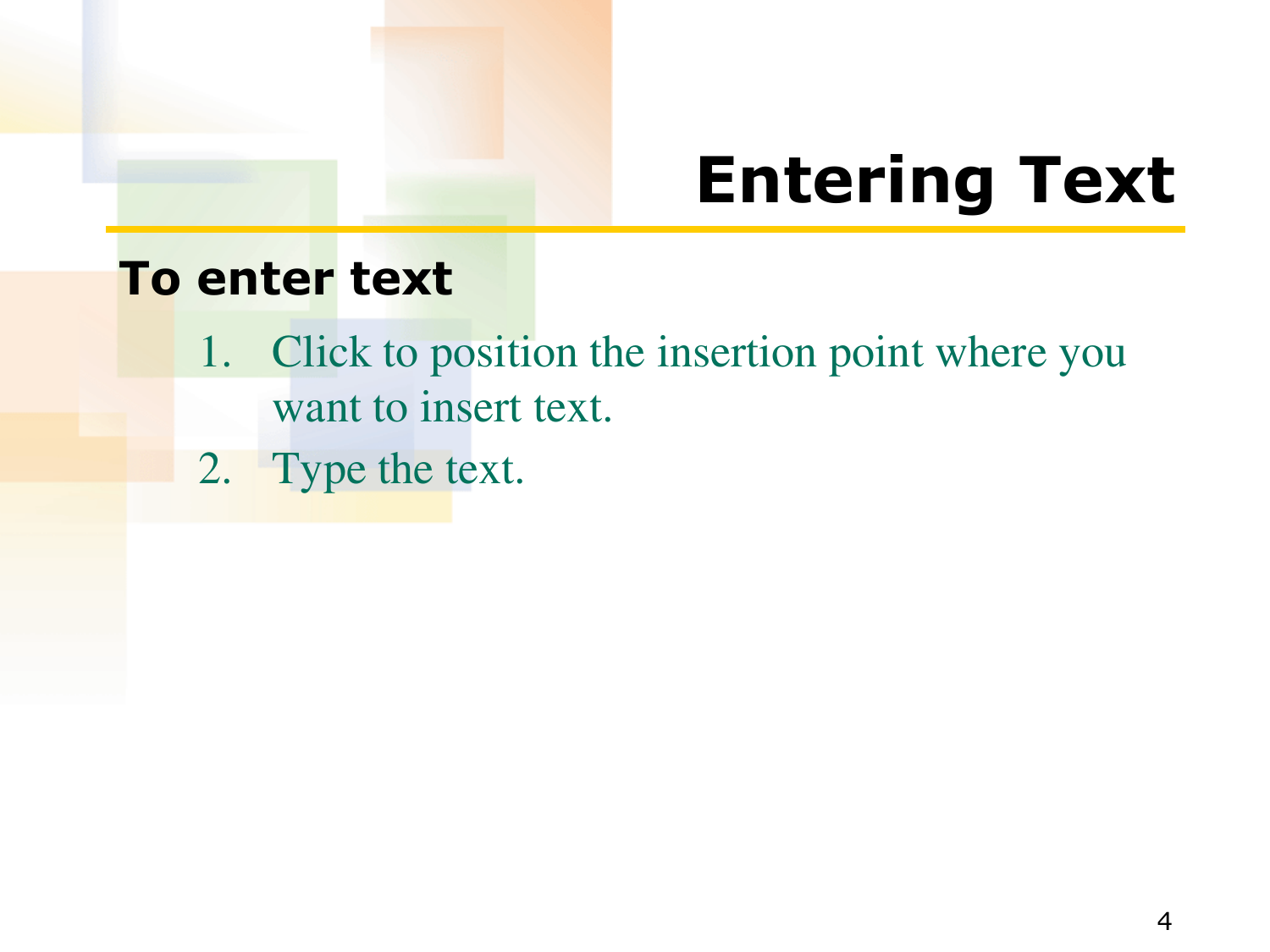# **Saving a Document**

#### **To save a document for the first time**

- 1. On the Standard toolbar, click the Save button.
- 2. Type the file name in the File name box.
- 3. Click the Save in down arrow and select a location for the file.
- 4. Click the Save button.

#### **To save a document after editing**

1. On the Standard toolbar, click the Save button.